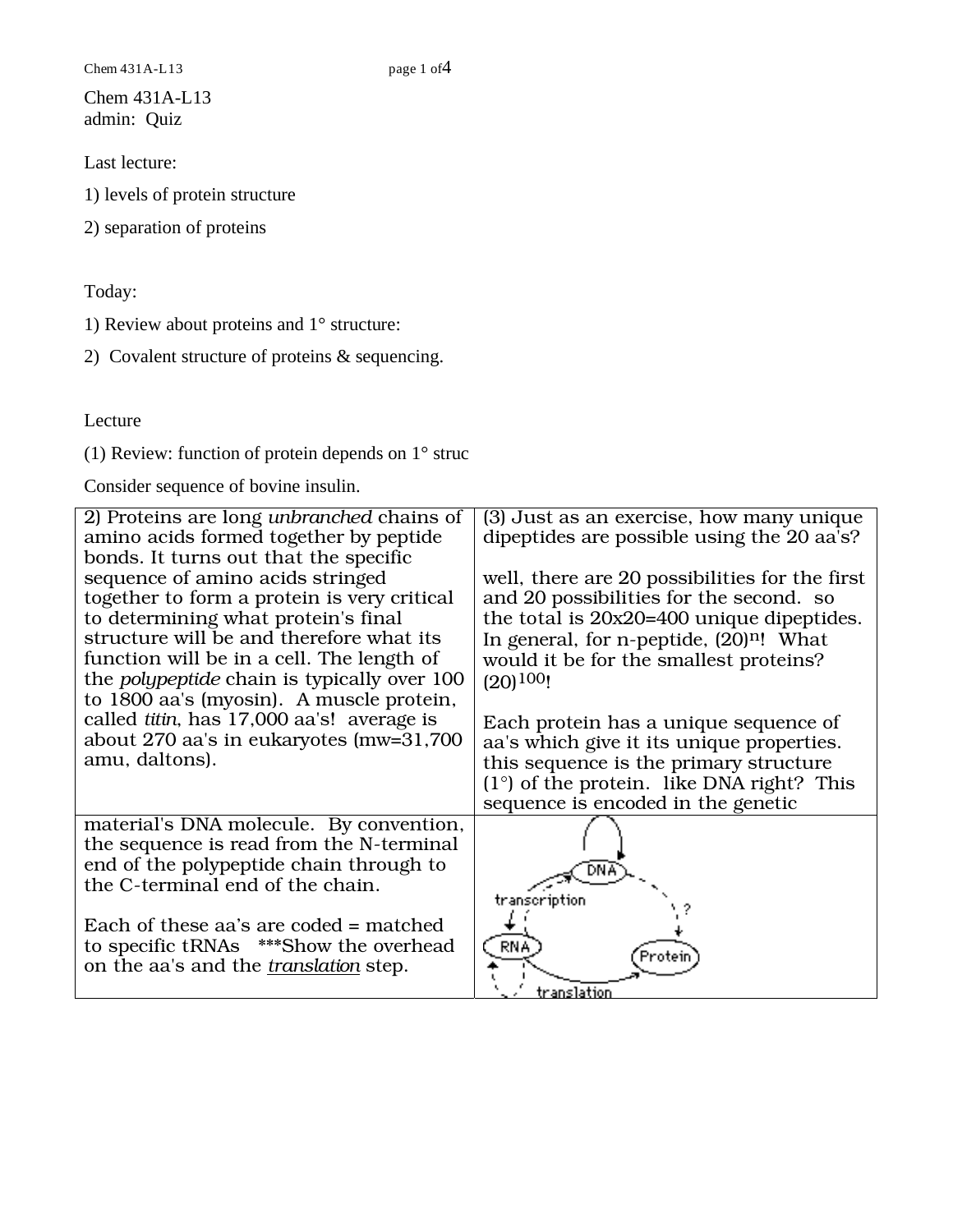Chem 431 A-L13 page 2 of 4

6) amino acid sequencing – now automated.

Understand and differentiate between

Sanger Method and Edman Degradation Methods (see figure)

| First complete sequence reported 1953 by                                                    |                                                   |                                                                   | N-terminal can be determined by Sanger's                                                         |                                 |                                    |  |              |                  |     |
|---------------------------------------------------------------------------------------------|---------------------------------------------------|-------------------------------------------------------------------|--------------------------------------------------------------------------------------------------|---------------------------------|------------------------------------|--|--------------|------------------|-----|
| Frederick Sanger : bovine hormone insulin. (took                                            |                                                   |                                                                   | reagent.                                                                                         |                                 |                                    |  |              |                  |     |
| 10 years and 100 g of insulin).                                                             |                                                   |                                                                   | to determine the N terminal: use Sanger's reagent                                                |                                 |                                    |  |              |                  |     |
| Hundreds of thousands of polypeptide aa<br>sequences are now known. (now: a few days, a few |                                                   |                                                                   | in alkaline solution.                                                                            |                                 |                                    |  |              |                  |     |
| $\mu$ g)                                                                                    |                                                   |                                                                   |                                                                                                  |                                 | 1-fluoro-2,4-dinitrobenzene (FDNB) |  |              |                  |     |
| Imptance of aa sequence info:                                                               |                                                   |                                                                   |                                                                                                  |                                 | + $H_2N$ -C- -> DNP-N- + HF        |  |              |                  |     |
|                                                                                             | 1. prerequisite for determining 3-d structure and |                                                                   |                                                                                                  |                                 |                                    |  |              |                  |     |
| molecular mechanisms of action<br>2. sequence comparison among proteins provide             |                                                   |                                                                   | After hydrolysis of the entire polypeptide, only                                                 |                                 |                                    |  |              |                  |     |
|                                                                                             |                                                   |                                                                   | the N-terminal will have dinitrophenol-aa, DNP-                                                  |                                 |                                    |  |              |                  |     |
| info on evolutionary relationships<br>3. many inherited diseases caused by mutations:       |                                                   |                                                                   | $aa_1$ .                                                                                         |                                 |                                    |  |              |                  |     |
| assist in diagnostic tests and therapies.                                                   |                                                   |                                                                   | To break -S-S- bonds, use either performic acid<br>(oxidation) or dithiothreitol(DTT, reduction) |                                 |                                    |  |              |                  |     |
|                                                                                             |                                                   |                                                                   |                                                                                                  |                                 |                                    |  |              |                  |     |
| How to sequence a long protein chain? First cut                                             |                                                   |                                                                   | Say we have: n-Phe-Ala-Lys-Arg-Pro-Ser-Gly-c                                                     |                                 |                                    |  |              |                  |     |
| it into several smaller segments. Each segment                                              |                                                   |                                                                   |                                                                                                  |                                 |                                    |  |              |                  |     |
| can be deduced by judicious use of proteases:                                               |                                                   |                                                                   | Or, n-F-A-K-R-P-S-G-c<br>(we start by determining all aas: A,K,F,R,S,G,P (7)                     |                                 |                                    |  |              |                  |     |
| $Protease(peptidase) = enz.$ that cleave peptide                                            |                                                   |                                                                   | aas; we don't know the sequence yet)                                                             |                                 |                                    |  |              |                  |     |
| bond or protein. 2 types: exo- & endopeptidases.                                            |                                                   |                                                                   |                                                                                                  |                                 |                                    |  |              |                  |     |
| A. <i>Exopeptidases</i> (cleave at terminal peptide                                         |                                                   |                                                                   |                                                                                                  |                                 |                                    |  |              |                  |     |
| bonds) have 2 types:                                                                        |                                                   |                                                                   | Use FDNB (i.e. Sanger's rgt) to det. n-terminal aa <sub>1</sub> :                                |                                 |                                    |  |              |                  |     |
| a) Carboxypeptidases-cleave C-terminal                                                      |                                                   |                                                                   | Sanger's reagent labels Phe (F), therefore                                                       |                                 |                                    |  |              |                  |     |
| b) Aminopeptidases-cleave N-terminal                                                        |                                                   |                                                                   |                                                                                                  |                                 |                                    |  |              |                  |     |
| B. Endopeptidases(cleave internal peptide                                                   |                                                   |                                                                   | Carboxypeptidase releases S & G only: So                                                         |                                 |                                    |  |              |                  |     |
| bonds). See below:                                                                          |                                                   |                                                                   |                                                                                                  |                                 |                                    |  |              |                  |     |
|                                                                                             |                                                   |                                                                   | Use trypsin: releases 2 peptides. One has F, K, A;                                               |                                 |                                    |  |              |                  |     |
| R -N-(C-R <sub>1</sub> )-(C=O)---NH-(C-R <sub>2</sub> )-(C=O)-R                             |                                                   | the other contains $S$ , $G$ , $P$ , $R$ $S$ o $R$ is next to $P$ |                                                                                                  |                                 |                                    |  |              |                  |     |
|                                                                                             |                                                   |                                                                   |                                                                                                  | $F$ (AK) (AK) $R$ $P$ (SG) (SG) |                                    |  |              |                  |     |
|                                                                                             | (cleavage site)                                   |                                                                   | And also, K must be to the left of the cleavage so:                                              |                                 |                                    |  |              |                  |     |
| enzyme                                                                                      | $\mathbf{R}_{1}$                                  | $\mathbf{R}_{2}$                                                  |                                                                                                  |                                 | $K$ R                              |  | $\mathbf{P}$ | <u>(SG) (SG)</u> |     |
| trypsin                                                                                     | K, R                                              | $\neq$ P                                                          |                                                                                                  |                                 |                                    |  |              |                  |     |
| <b>Thrombin</b>                                                                             | $\mathbf R$                                       | $\neq P$                                                          | Use bromelain: releases 3 fragments containing:                                                  |                                 |                                    |  |              |                  |     |
| <b>Bromelain</b>                                                                            | K, A, Y, G                                        |                                                                   | $(F,A)$ (K) $(R,P,G, S)$ so A goes with F, S is before                                           |                                 |                                    |  |              |                  |     |
| Carboxypeptidase C-terminal aa<br>$\neq P$                                                  |                                                   |                                                                   | G:                                                                                               |                                 |                                    |  |              |                  |     |
|                                                                                             |                                                   |                                                                   | <b>Phe</b>                                                                                       | <u>Ala</u>                      | <u>_ Lys Arg Pro</u>               |  |              | <u>Ser</u>       | Gly |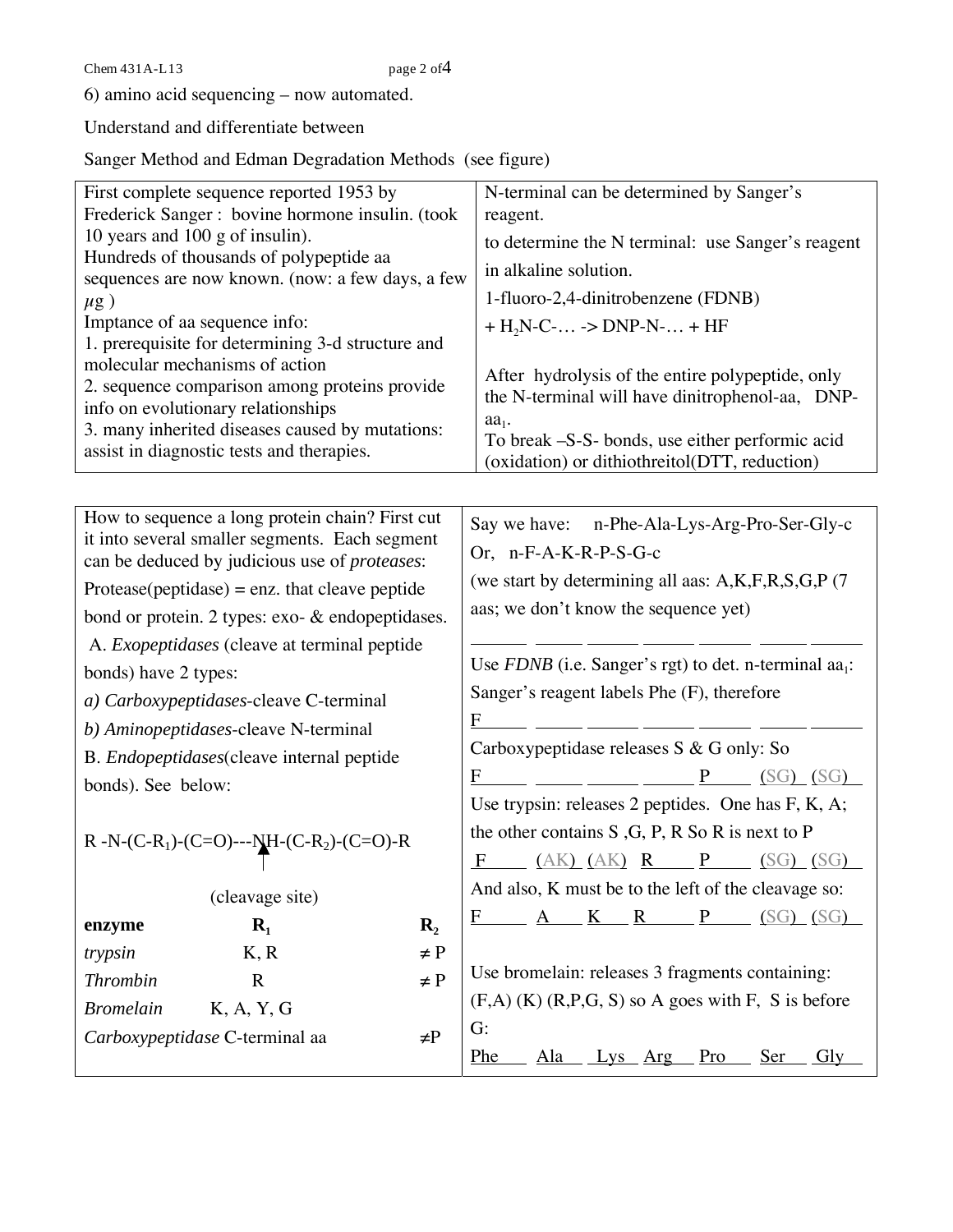6) Protein sequences and evolution

## LET'S REPEAT THE PROCESS:

Given unknown polypeptide:

 $\overline{\phantom{0}}$ 

(1) Treat with acid hydrolysis:  $\implies$  you have 7 amino acids!



(2) Treat with FDNB, then hydrolyze  $\Rightarrow$  (1) F (2) (3) (4) (5) (6) (7) the polypeptide:



(3) Treat with Carboxypeptidase. Obtain  $\Rightarrow$  (1)  $\mathbf{F}$  (2) (3) (4) (5) P (6) (7) a 5-peptide segment and release S, G